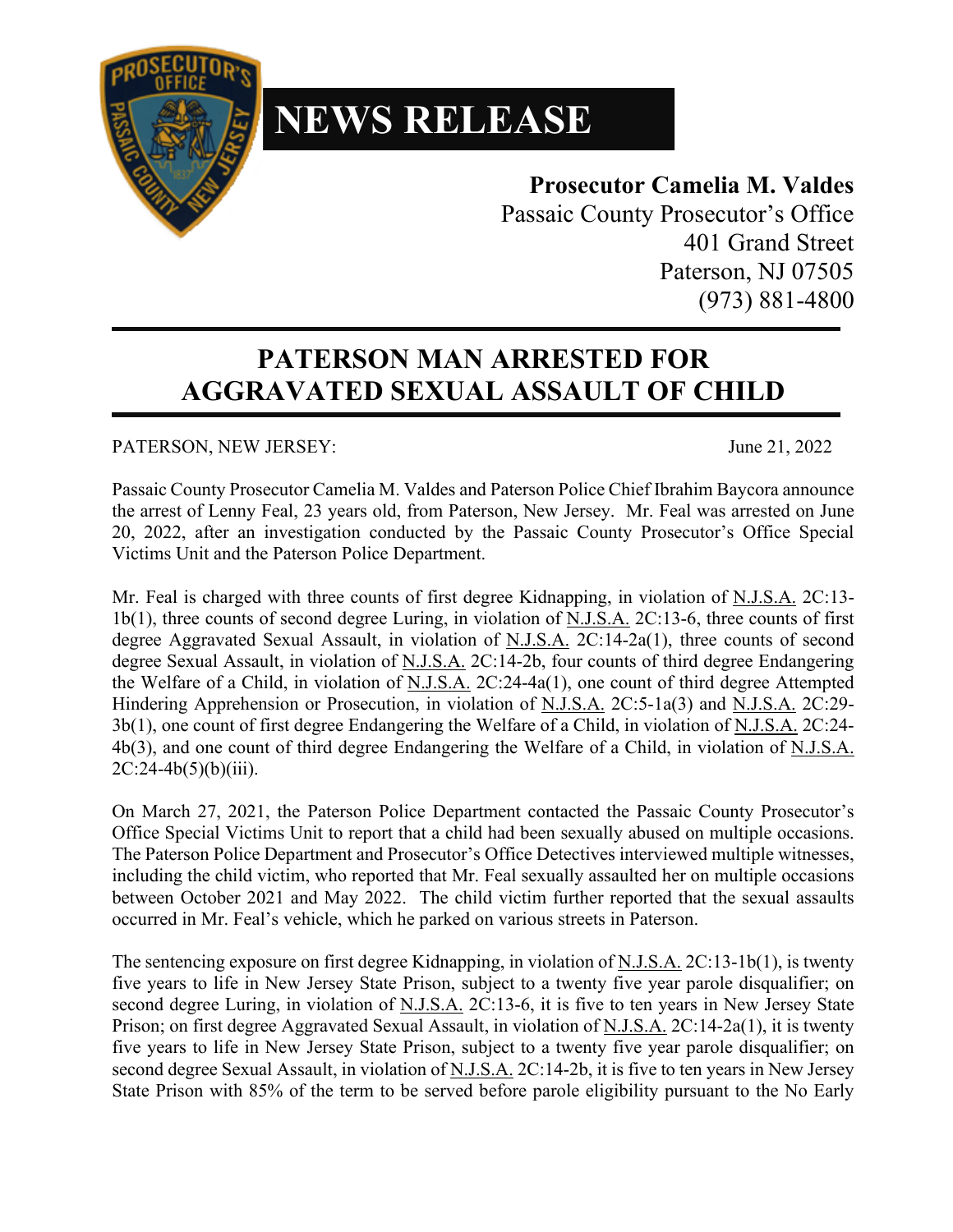Release Act; on third degree Endangering the Welfare of a Child, in violation of N.J.S.A. 2C:24- 4a(1), it is three to five years in New Jersey State Prison; on third degree Attempted Hindering Apprehension or Prosecution, in violation of N.J.S.A. 2C:5-1a(3) and N.J.S.A. 2C:29-3b(1), it is three to five years in New Jersey State Prison; on first degree Endangering the Welfare of a Child, in violation of N.J.S.A. 2C:24-4b(3), it is ten to twenty years in New Jersey State Prison with 85% of the term to be served before parole eligibility pursuant to the No Early Release Act; and on third degree Endangering the Welfare of a Child, in violation of N.J.S.A. 2C:24-4b(5)(b)(iii), it is three to five years in New Jersey State Prison. If convicted, Mr. Feal is subject to Parole Supervision for Life and Megan's Law registration requirements.

The Passaic County Prosecutor's Office has filed a motion for pretrial detention of the defendant, which will be heard before a Superior Court Judge.

A criminal complaint is merely an accusation. Despite this accusation, defendants are presumed innocent unless and until proven guilty beyond a reasonable doubt.

The Passaic County Prosecutor's Office asks anyone with additional information about this incident or other incidents regarding this individual to contact us on our tips line at 1-877-370-PCPO.

For media inquiries concerning this case, contact Senior Assistant Prosecutor Alyssa DiSturco of the Passaic County Prosecutor's Office, Major Crimes Division, Special Victims Unit at adisturco@passaiccountynj.org or at (862) 289-2106.